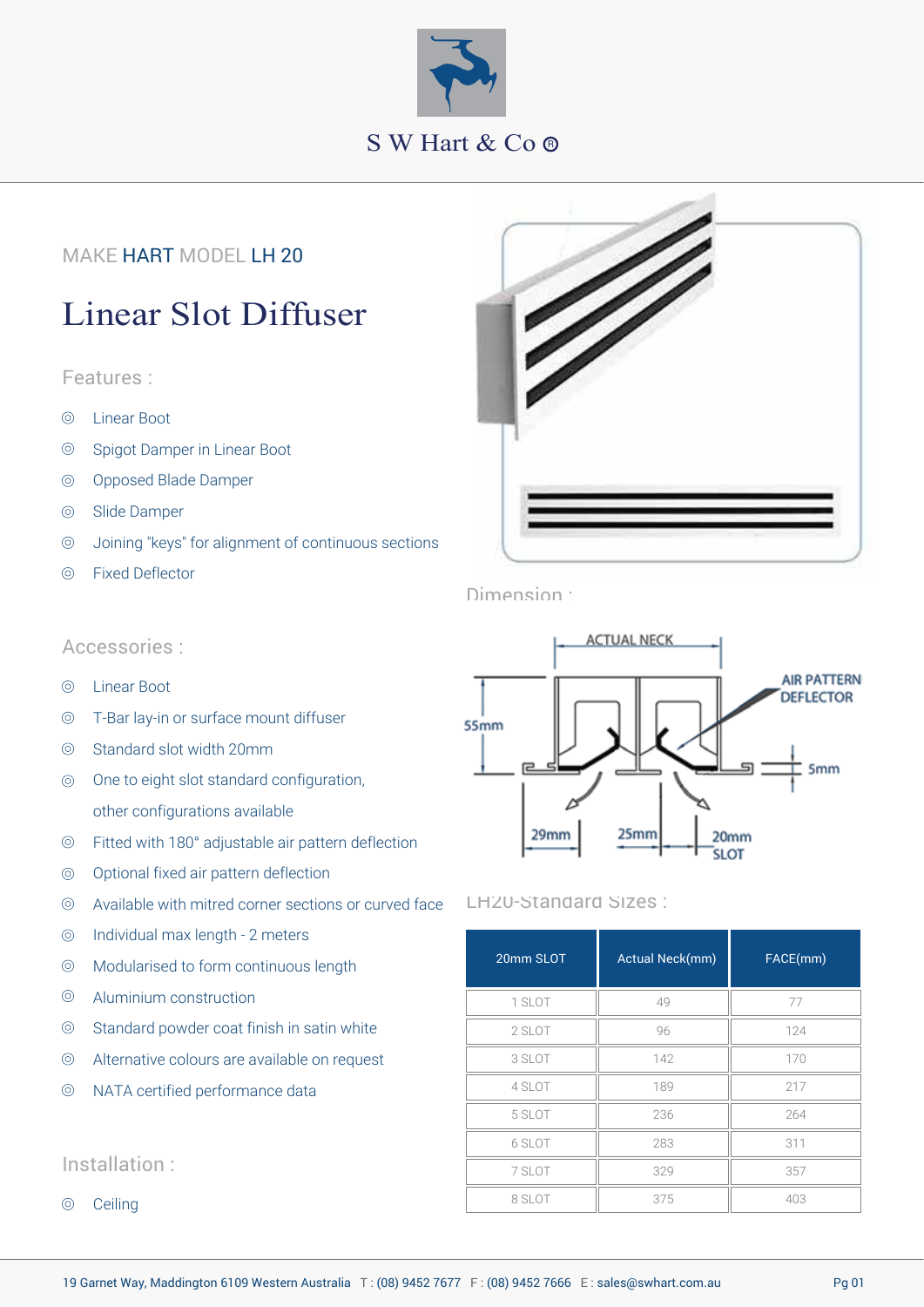

## **TEST CERTIFICATE**

ACOUSTIC AND AIRFLOW PERFORMANCE TEST OF CORRECT SLOT LINEAR DIFFUSER TYPE LH 20.

LENGTH: 1200MM SLOT: 20MM X 1150MM SUPPLIED BY: S.W. HART & CO. TESTED BY VIPAC ENGINEERS & SCIENTISTS LTD

PROJECT SCIENTIST - DAVID WREN

| <b>SOUND POWER RESULTS</b>                                                                     |            |          |           |          |      |      |        |        |        |        |  |
|------------------------------------------------------------------------------------------------|------------|----------|-----------|----------|------|------|--------|--------|--------|--------|--|
| <b>TEST CONDITIONS</b><br>SOUND POWER LEVEL, DB RE 10-12W<br>OCTAVE BAND CENTRE FREQUENCY (Hz) |            |          |           |          |      |      |        |        |        |        |  |
| Qs<br>(1/s)                                                                                    | Ps<br>(pa) | т<br>(m) | <b>NR</b> | 125      | 250  | 500  | 1000   | 2000   | 4000   | 8000   |  |
| 25                                                                                             | 9.0        | 1.8      |           | $<$ 33.0 | 33.5 | 24.5 | < 18.0 | < 10.5 | < 12.0 | < 15.0 |  |
| 50                                                                                             | 30.0       | 3.1      | 26        | 41.0     | 45.0 | 40.5 | 32.5   | 23.0   | 18.0   | < 15.0 |  |
| 75                                                                                             | 63.5       | 4.0      | 34        | 51.0     | 53.5 | 48.5 | 42.5   | 35.5   | 32.5   | 23.5   |  |
| 100                                                                                            | 103.0      | 5.7      | 44        | 59.0     | 62.5 | 54.0 | 49.5   | 43.5   | 42.5   | 34.5   |  |
| 125                                                                                            | 146.0      | >6.0     | 49        | 63.0     | 67.5 | 59.5 | 54.0   | 49.0   | 49.0   | 41.5   |  |

Qs - Air flow rate (l/s)

- Ps Static Pressure Drop (Pa)
- t Average Throw to terminal velocity of 0.5 m/s (m)
- NR Noise Rating number based on 10dB room absorption
- - Insufficient margin above background noise to allow any determination
- < Insufficient margin above background to allow an accurate determination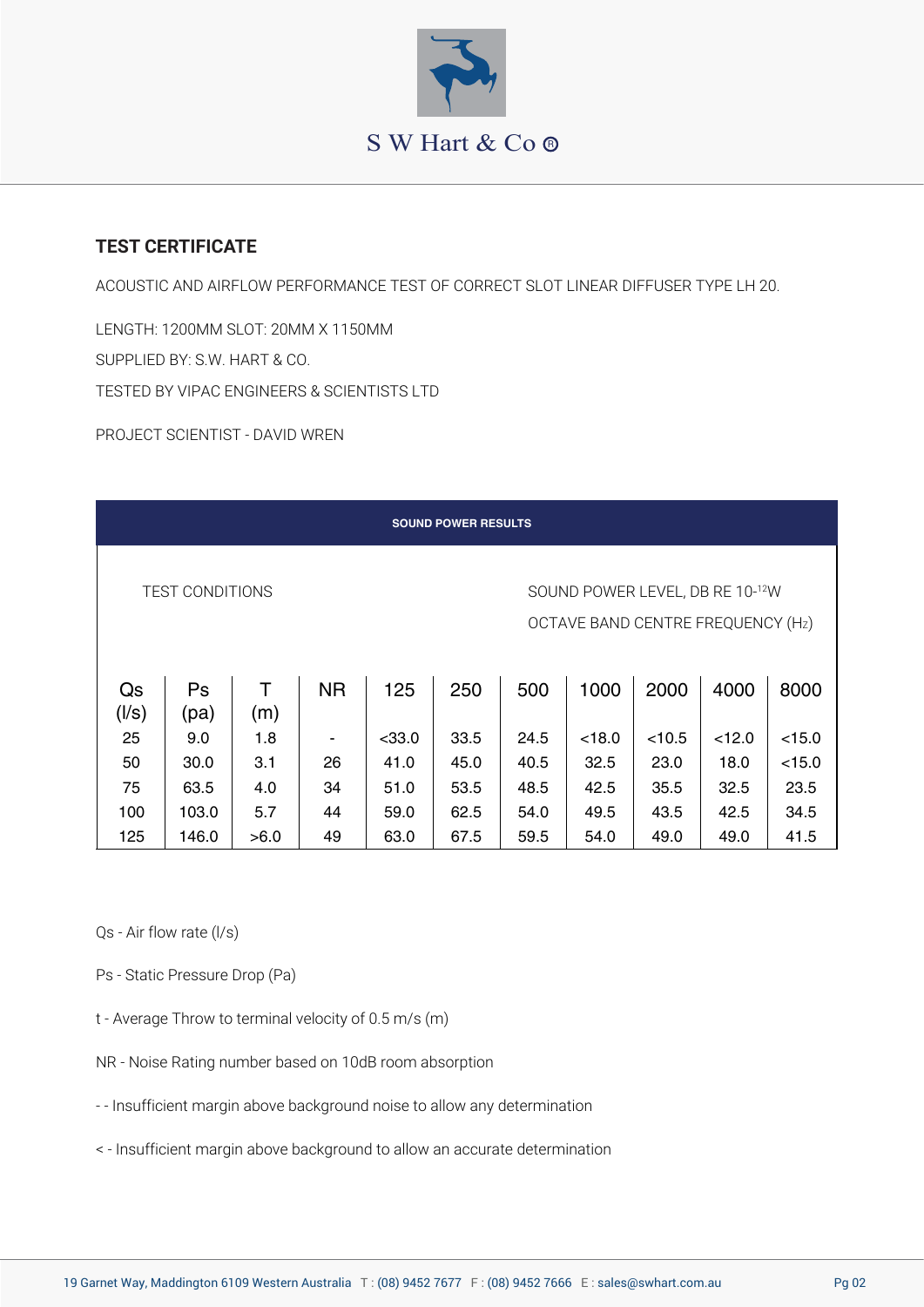

## **TEST CERTIFICATE**

ACOUSTIC AND AIRFLOW PERFORMANCE TEST OF TWO SLOT LINEAR DIFFUSER TYPE LH 20.

LENGTH: 1200MM SLOT: 20MM X 1150MM SUPPLIED BY: S.W. HART & CO. TESTED BY VIPAC ENGINEERS & SCIENTISTS LTD

PROJECT SCIENTIST - DAVID WREN

| <b>SOUND POWER RESULTS</b>                                                                     |      |      |           |      |      |      |      |        |        |        |  |
|------------------------------------------------------------------------------------------------|------|------|-----------|------|------|------|------|--------|--------|--------|--|
| <b>TEST CONDITIONS</b><br>SOUND POWER LEVEL, DB RE 10-12W<br>OCTAVE BAND CENTRE FREQUENCY (Hz) |      |      |           |      |      |      |      |        |        |        |  |
| Qs                                                                                             | Ps   | т    | <b>NR</b> | 125  | 250  | 500  | 1000 | 2000   | 4000   | 8000   |  |
| (1/s)                                                                                          | (pa) | (m)  |           |      |      |      |      |        |        |        |  |
| 50                                                                                             | 10.0 | 2.3  | 19        | 34.5 | 39.5 | 30.0 | 17.5 | < 10.5 | < 12.0 | < 15.0 |  |
| 75                                                                                             | 23.0 | 3.3  | 30        | 41.0 | 49.5 | 43.0 | 34.0 | 23.0   | 16.0   | < 15.0 |  |
| 100                                                                                            | 41.0 | 4.2  | 36        | 46.0 | 54.0 | 49.5 | 42.5 | 33.5   | 28.5   | 17.0   |  |
| 125                                                                                            | 62.0 | 5.5  | 40        | 49.5 | 57.5 | 53.5 | 48.5 | 40.5   | 36.5   | 29.5   |  |
| 150                                                                                            | 90.0 | >6.0 | 45        | 55.5 | 60.5 | 58.5 | 53.5 | 47.0   | 44.5   | 36.0   |  |

Qs - Air flow rate (l/s)

- Ps Static Pressure Drop (Pa)
- t Average Throw to terminal velocity of 0.5 m/s (m)
- NR Noise Rating number based on 10dB room absorption
- - Insufficient margin above background noise to allow any determination
- < Insufficient margin above background to allow an accurate determination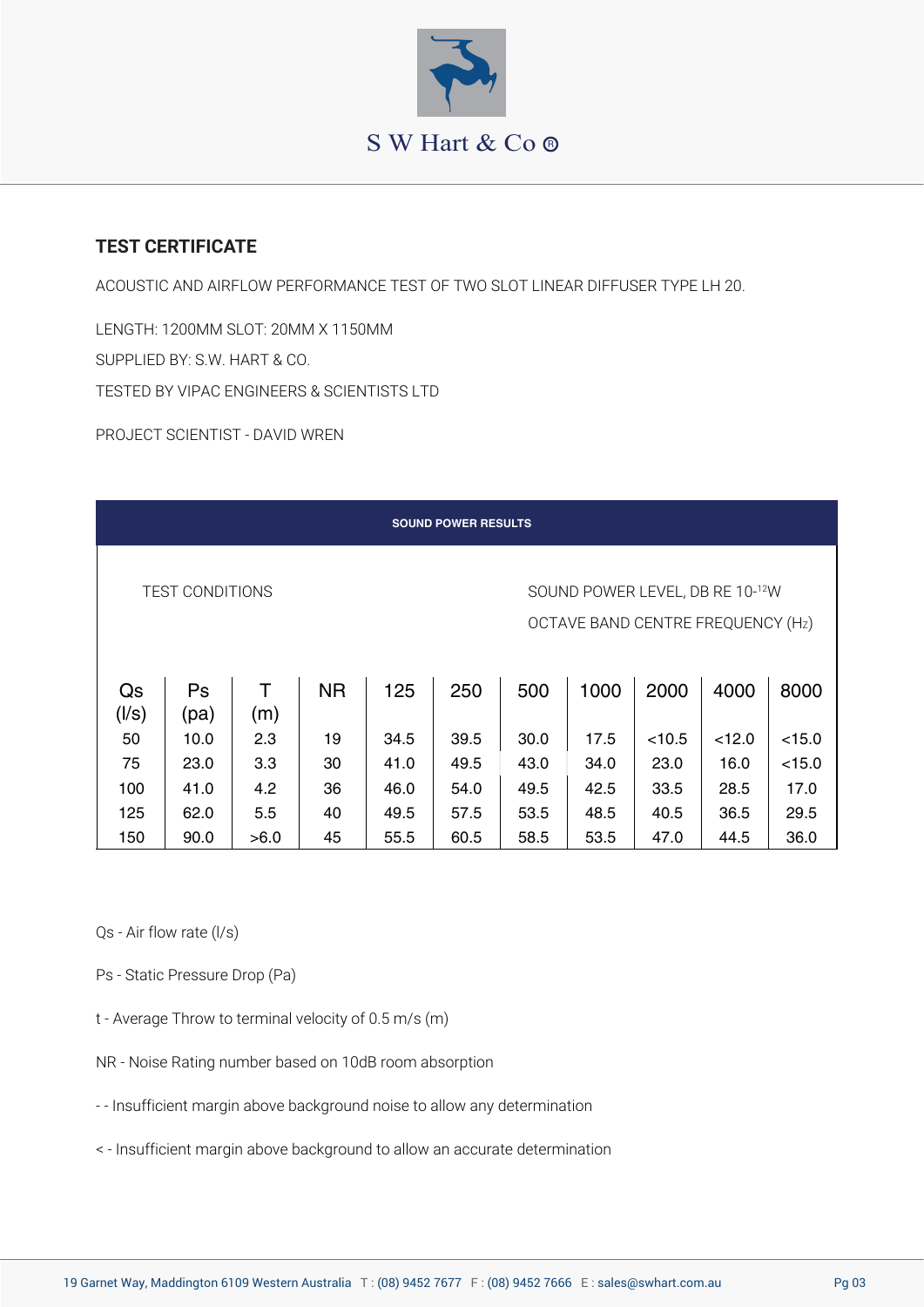

## **TEST CERTIFICATE**

ACOUSTIC AND AIRFLOW PERFORMANCE TEST OF THREE SLOT LINEAR DIFFUSER TYPE LH 20.

LENGTH: 1200MM SLOT: 20MM X 1150MM SUPPLIED BY: S.W. HART & CO. TESTED BY VIPAC ENGINEERS & SCIENTISTS LTD

PROJECT SCIENTIST - DAVID WREN

| <b>SOUND POWER RESULTS</b>                                                                     |            |          |           |      |      |      |        |        |        |        |  |
|------------------------------------------------------------------------------------------------|------------|----------|-----------|------|------|------|--------|--------|--------|--------|--|
| <b>TEST CONDITIONS</b><br>SOUND POWER LEVEL, DB RE 10-12W<br>OCTAVE BAND CENTRE FREQUENCY (Hz) |            |          |           |      |      |      |        |        |        |        |  |
| Qs<br>(1/s)                                                                                    | Ps<br>(pa) | т<br>(m) | <b>NR</b> | 125  | 250  | 500  | 1000   | 2000   | 4000   | 8000   |  |
| 75                                                                                             | 8.0        | 2.5      | 17        | 34.5 | 38.0 | 19.5 | < 12.5 | < 12.5 | < 12.0 | < 15.0 |  |
| 100                                                                                            | 16.0       | 3.0      | 25        | 38.5 | 45.5 | 39.5 | 30.5   | 21.5   | 13.5   | < 15.0 |  |
| 125                                                                                            | 24.0       | 3.2      | 31        | 44.5 | 51.0 | 44.0 | 37.5   | 28.5   | 23.5   | < 15.0 |  |
| 150                                                                                            | 35.5       | 4.2      | 35        | 48.5 | 55.0 | 49.0 | 43.0   | 36.0   | 32.0   | 21.0   |  |
| 175                                                                                            | 49.0       | >5.5     | 39        | 52.5 | 58.5 | 52.5 | 46.5   | 40.0   | 37.0   | 28.0   |  |
| 200                                                                                            | 62.0       | >5.5     | 42        | 55.5 | 61.0 | 55.5 | 50.5   | 44.5   | 42.5   | 34.0   |  |

Qs - Air flow rate (l/s)

- Ps Static Pressure Drop (Pa)
- t Average Throw to terminal velocity of 0.5 m/s (m)
- NR Noise Rating number based on 10dB room absorption
- - Insufficient margin above background noise to allow any determination
- < Insufficient margin above background to allow an accurate determination